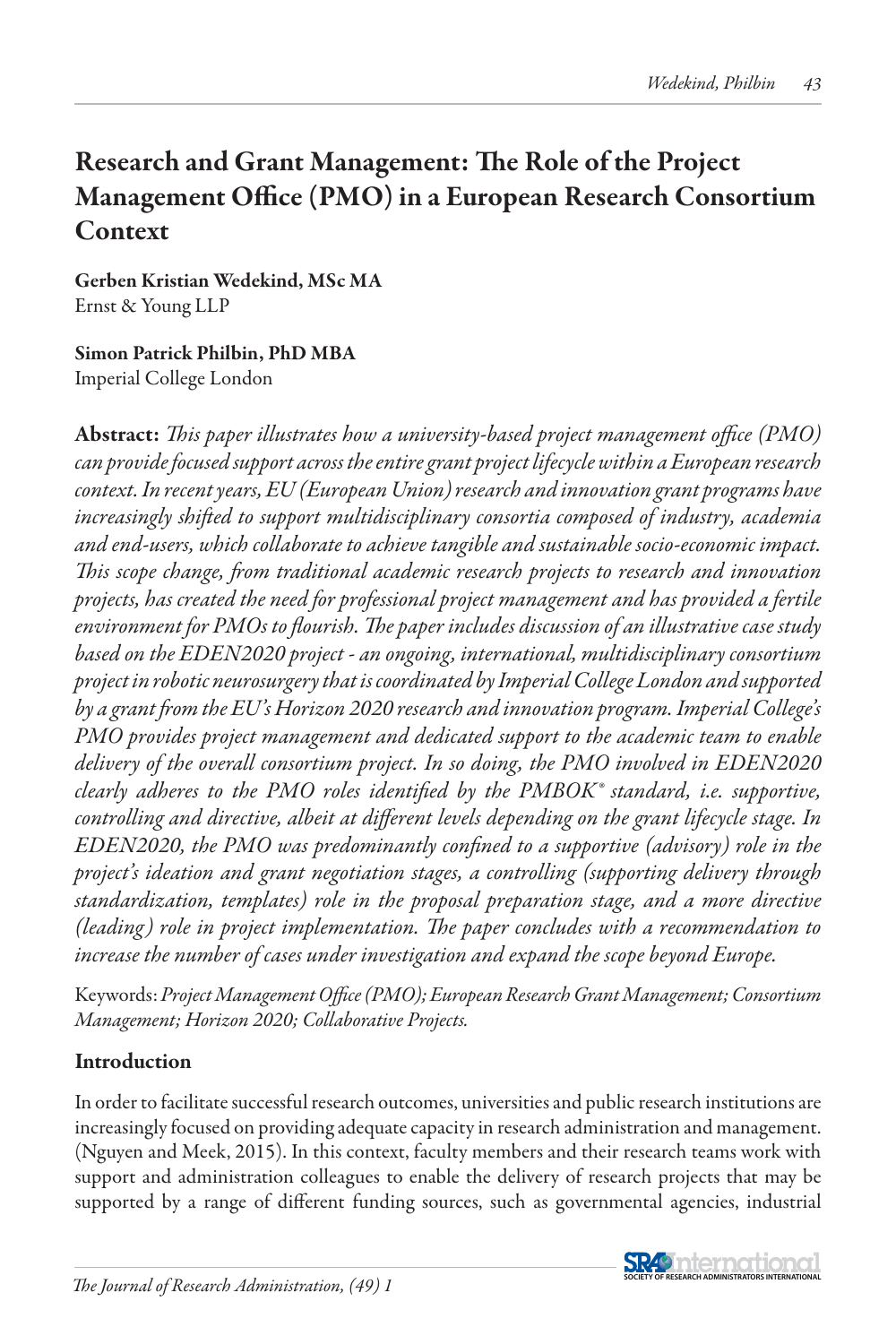companies and charitable foundations. Indeed, the process of managing the research grant itself may involve a number of professional service teams and departments at a university or research organization, such as a central research office, sponsored programs office as well as administration teams that reside at the departmental or divisional level. Moreover, faculty members increasing face pressure to secure research funding and especially where tenure is being sought (Reiser et al., 2015). Therefore, faculty members are required to work alongside research administrators, maintaining communication channels and a two-way flow of information if they are to successfully navigate the world of research grant management. This is required from the initial ideation stage through to proposal development and possible award of the grant followed by the eventual delivery of the project.

This process can run smoothly due to the joint working adopted by research administrators and faculty members, and especially in the case of more straightforward research grants, e.g. a research project based on the work of a single graduate student (i.e. at PhD level) or post-doctoral researcher. However, in the case of more complex projects, such as those involving large scale consortia with several research partners, there may be a number of challenges encountered (see the work of Philbin and Mallo, 2016). Such challenges include a lack of planning of how to engage all the partners, the need for financial and commercial work to be undertaken rapidly and in parallel with the development of the technical (academic or scientific) case, as well as the difficulties in estimating the true costs for complex research projects.

In the case of large scale projects that include a funded work package for project management, when the project has been awarded the principal investigator may need to recruit a new project manager to the research group in order to manage the project. Such a project manager may or may not also be a researcher on the project. While this approach has some merit, there can also be a number of obstacles encountered. There is the need for the new project manager to rapidly move up the 'learning curve' in terms of knowledge of the project and the university infrastructure (including processes and systems), and establish working relations with all the partners. Indeed, there may even be a hiatus in project delivery at the beginning of the project, while the new project manager is recruited, which can sometimes take several months to conclude, potentially delaying the start of the project. A further challenge is that the project manager may well be working without the support or guidance of any peer project managers plus there may be a lack of standardized tools and templates available to support the project management process. Dedicated project management resource is also an essential part of managing large scale research consortium projects, such as those funded in Europe by the European Commission as part of the Horizon 2020 program. In other work, recent studies (Rolland, Lee, and Potter, 2017) have highlighted how coordinating centers can provide four types of facilitation work to enable consortium initiatives to be delivered and these are as follows: (a) structural work; (b) collaboration-development work; (c) operational work; and (d) data work.

The traditional approach of resourcing the project management function in the academic department presents a number of challenges as described above and these issues can in some cases impede the progress of the project and have a negative impact on the project's performance. A potential organizational solution to address such challenges is to establish a so called project management office (PMO) in order to provide a dedicated resource as part of a focused strategy

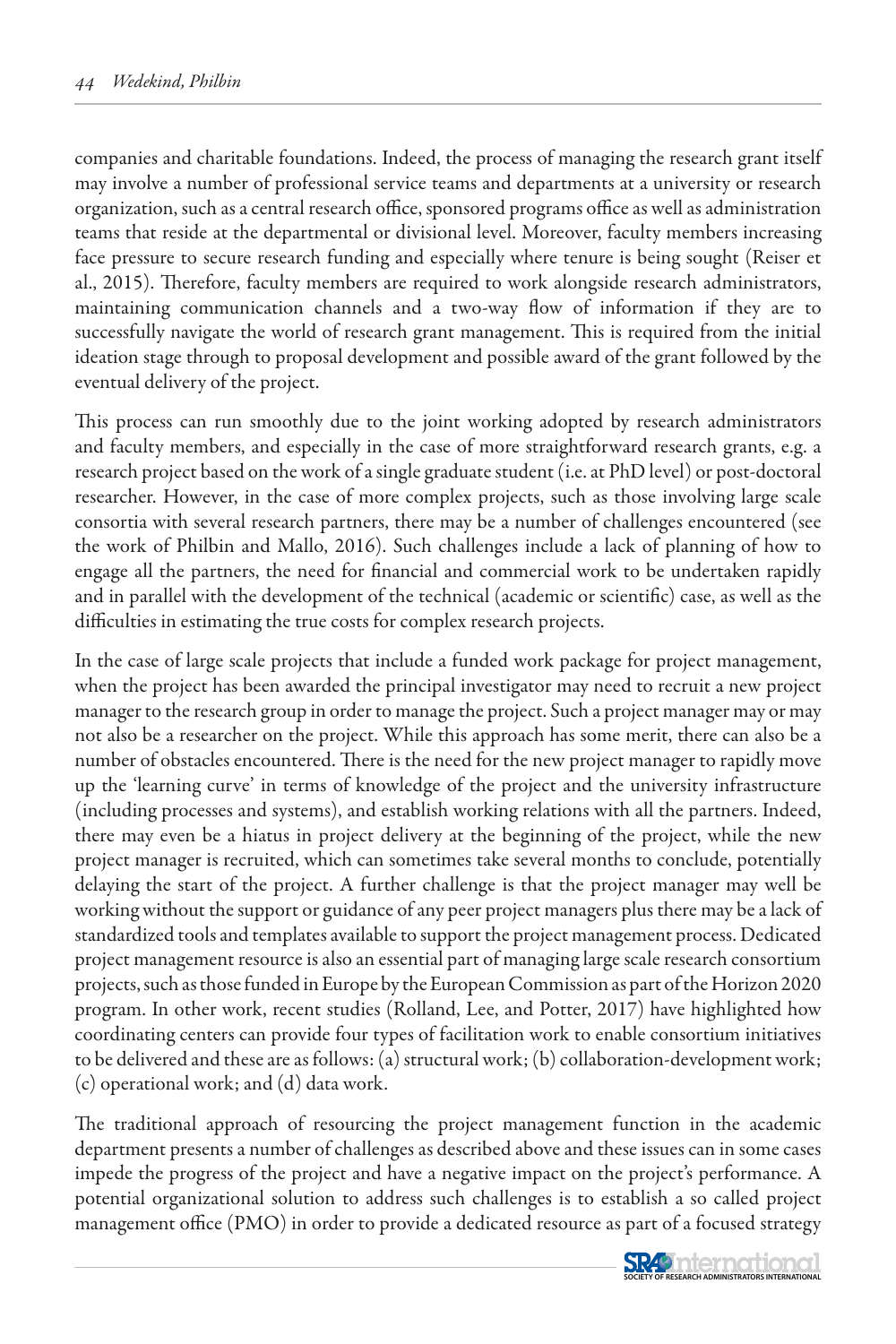to support the research administration and management of large scale research consortium projects. The PMO is an organizational structure that is established to nurture strong project performance through adopting supporting process models and a standardized approach to the delivery of projects (Dai and Wells, 2004). Moreover, the PMO approach can help ensure knowledge is shared across projects through the PMO essentially acting as a knowledge broker (Pemsel and Wiewiora, 2013) and is therefore ideally suited to the academic world and research projects where knowledge generation and dissemination is of paramount importance. In terms of the nature of a PMO, and although there can be a variance in the actual structure and resourcing adopted, it is likely to be based on a team of project managers that are supported by a backoffice or administrative unit. The PMO adopts standardized processes and tools so that it can deliver a portfolio of projects across an organization or part of the organization, such as division or department.

Consequently, this paper will explore how a PMO can be configured and deployed at universities and public research institutions to support research grant management and this will be considered in the context of the European research funding landscape. An illustrative case study involving a European research consortium project will be described in order to identify the structure, processes and supporting strategies needed for a PMO to be successful, which will be helpful to practitioners and organizations looking to establish a new PMO.

## Background on the Project Management Office (PMO)

The project management office (PMO) is an organizational unit that is established to improve the performance of projects through the provision of standards and methodologies, thereby leveraging knowledge on project management practices and also benefiting from lessons learnt through the delivery of multiple projects across the organization (Desouza and Evaristo, 2006). These benefits can also be viewed in terms of 'economies of repetition' through adopting best practice for routines and learning processes so that a growing portfolio of projects (and bids) can be delivered more efficiently and effectively (Davies and Brady, 2000). With foundations in the information technology (IT) and engineering sectors (Martin et al., 2007), PMOs are now becoming more popular in other sectors and in governmental organizations. The PMO approach has been implemented to support the operational delivery of projects and also as part of the development of strategic projects, where a PMO can help provide alignment of such projects with corporate strategy. More generally, a PMO can help organizations to maintain the delivery of projects according to the schedule, avoid cost overruns and generate the required project specification according to the defined quality levels, i.e. delivery according to the project's 'iron triangle'.

Previous research has identified various potential benefits for the PMO and this has been articulated in terms of corporate efficiency, client satisfaction as well as staff effectiveness, although such benefits would need to outweigh the costs of resourcing and operating a PMO (Desmond, 2015). The PMO has been found to support more accurate control of project information, for example, as reported by Bettin et al. (2010) in the case of a PMO established at a research institute. Further research has identified how a PMO can help ensure quality assurance

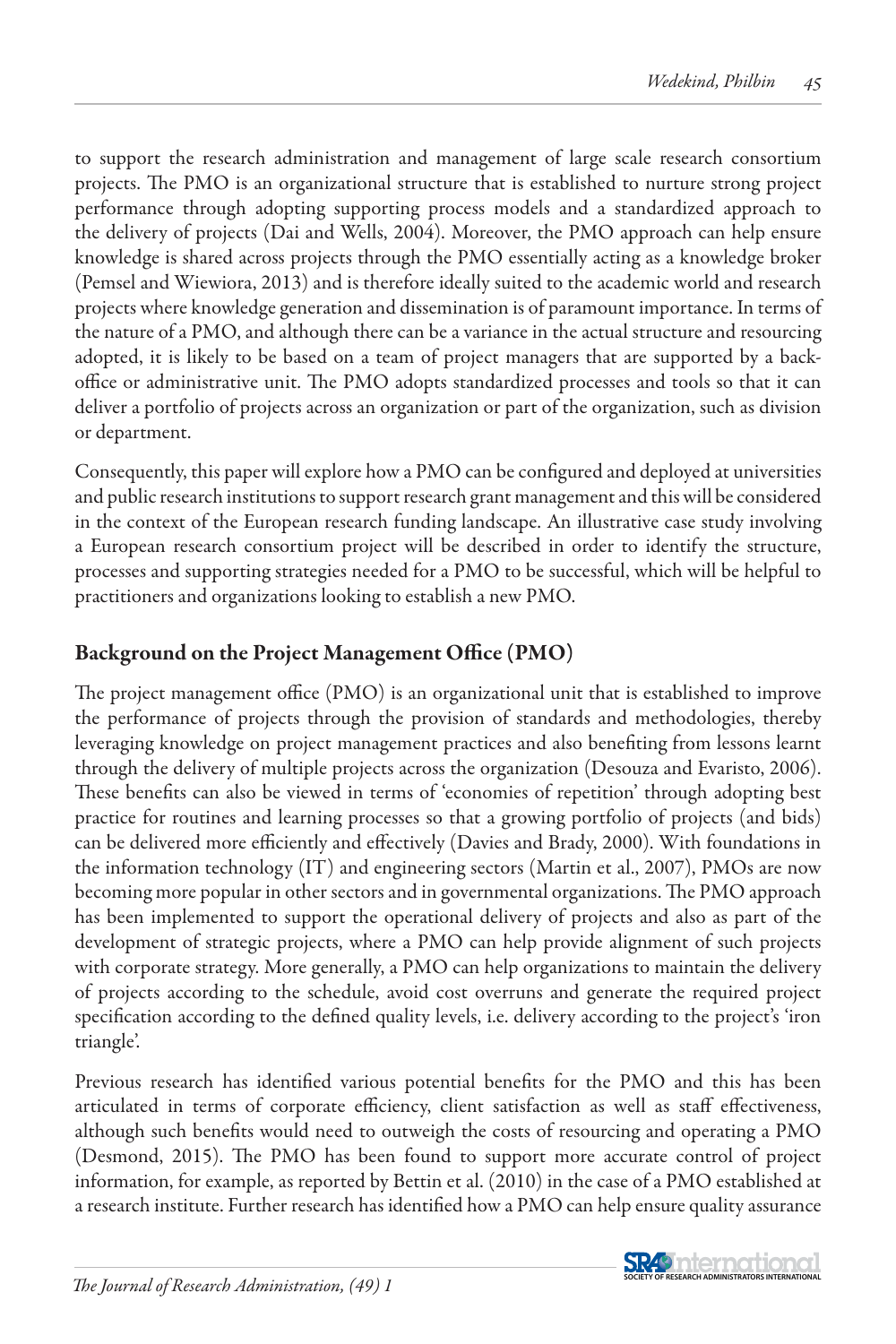for projects (Andersen et al., 2007) and other work has shown how the PMO can help maintain alignment of projects with organizational strategy (Chen & Mo, 2008). The former of these two benefits can be regarded as an operational benefit and the latter may be regarded as a strategic benefit. This approach of considering a PMO from strategic and operational viewpoints has been extended further according to work by Philbin (2016), which identified both strategic and operational benefits for engineering projects managed by a PMO (as depicted in Figure 1).

While implementation of a PMO may provide scope for such benefits to be realized, there should however be caution. For instance, excessive levels of standardization may even hinder flexibility and creativity, which are essential components for research projects. Establishing a new PMO should also take account of the specific organizational context so that a PMO structure and processes are designed to accommodate the needs of the organization and relevant stakeholders. In regard



*Figure 1.* Benefits of the PMO approach for managing projects (adapted from Philbin, 2016).

to the classification of the PMO, the Project Management Body of Knowledge (PMBOK®) has identified three types of PMOs, which are supportive, controlling and directive (PMI, 2013). Table 1 provides a summary of the characteristics for these three types.

As can be observed from Table 1, all three types of PMO support adoption of a standardized approach to managing projects that will likely include provision of standard project documentation, templates and tools (i.e. management products), which enable delivery of the project outputs (i.e. technical products). The PMO effectively provides a portfolio (or program)

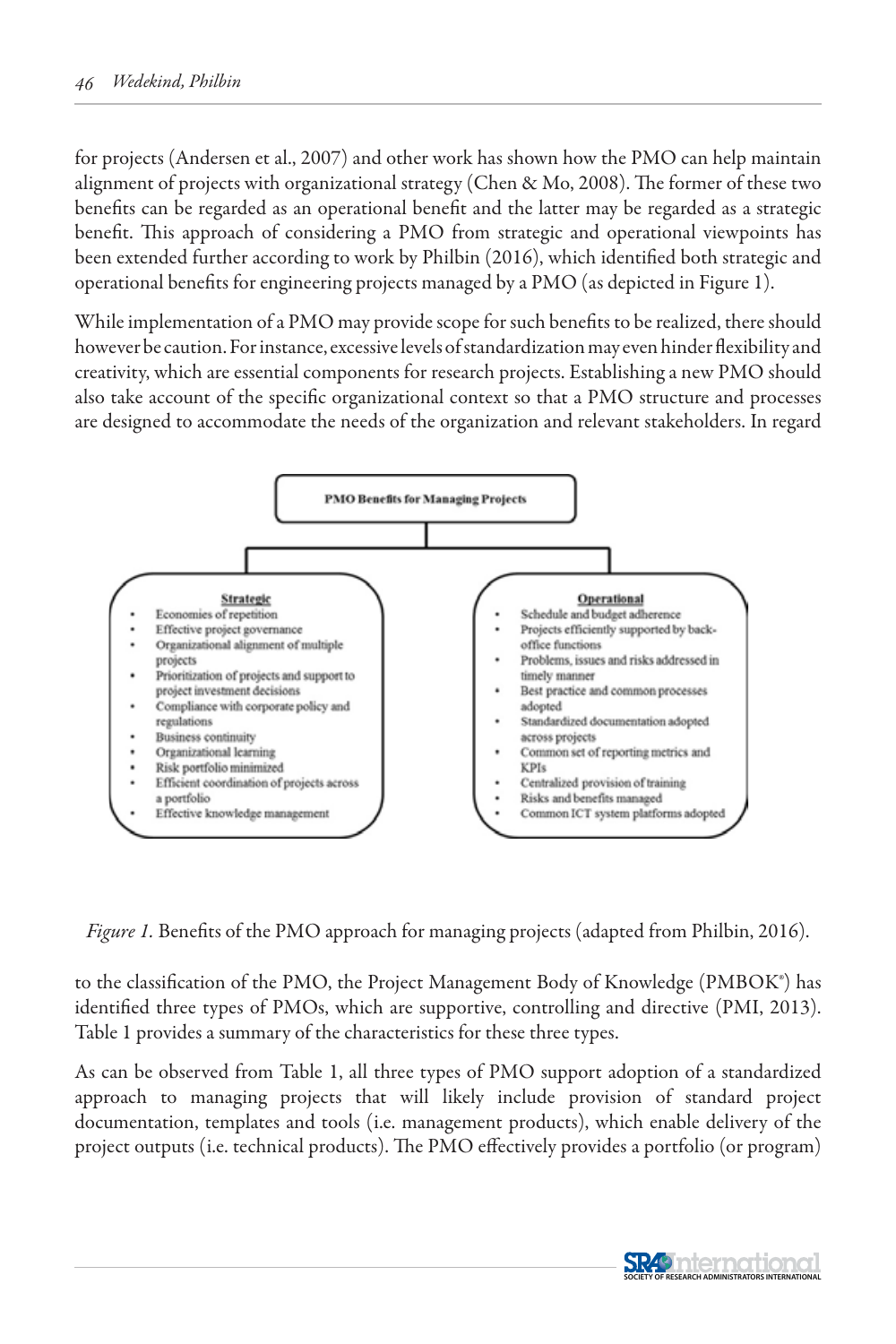| <b>PMO</b> Type | <b>Main Characteristics</b>                                                                                                                                                                                                                                                                                                                                                                   |  |  |
|-----------------|-----------------------------------------------------------------------------------------------------------------------------------------------------------------------------------------------------------------------------------------------------------------------------------------------------------------------------------------------------------------------------------------------|--|--|
| Supportive      | • Providing a consultative role for projects as part of the provision<br>of documentation, templates, project management best practice,<br>training, access to project information in addition to lessons learnt<br>from other projects.                                                                                                                                                      |  |  |
|                 | • Acting as a knowledge repository for organizational project<br>management.                                                                                                                                                                                                                                                                                                                  |  |  |
|                 | • The degree of control exercised by the PMO is low.                                                                                                                                                                                                                                                                                                                                          |  |  |
| Controlling     | • Supporting and crucially ensuring compliance of projects<br>according to a range of control levers, namely through the<br>adoption of appropriate project management standards, using<br>specific templates, documents, forms or via conformance<br>to required governance arrangements implemented by the<br>organization.<br>• Acting as a control mechanism to ensure standardization of |  |  |
|                 | projects.                                                                                                                                                                                                                                                                                                                                                                                     |  |  |
|                 | • The degree of control exercised by the PMO is moderate.                                                                                                                                                                                                                                                                                                                                     |  |  |
| Drective        | • Providing direct control of projects through provision of project<br>management services to enable delivery of projects. This is<br>accompanied by systems and processes to ensure compliance with<br>project management standards and organizational protocols.                                                                                                                            |  |  |
|                 | • Acting as a central project management resource for the<br>organization.                                                                                                                                                                                                                                                                                                                    |  |  |
|                 | • The degree of control exercised by the PMO is high.                                                                                                                                                                                                                                                                                                                                         |  |  |

*Table 1.* Summary of the characteristics for PMO types identified by the PMBOK® (PMI, 2013).

level oversight of projects to maintain the performance of projects and quality levels according to defined key performance indicators (KPIs). Therefore, adopting a PMO approach to managing projects at universities and independent research organizations that are engaged in the delivery of research projects offers significant potential.

## Exploring the PMO role in EU-funded research and innovation grants

European grant programs for research and innovation provide ample opportunity for PMOs based at academic institutions to add value. Acknowledging the need to foster intra-European collaboration and integration as well as leveraging economies of scale, the European Commission has supported collaborative research projects since 1987 - when the first Framework Programme for Research and Development was launched. Since then, the related European budgetary

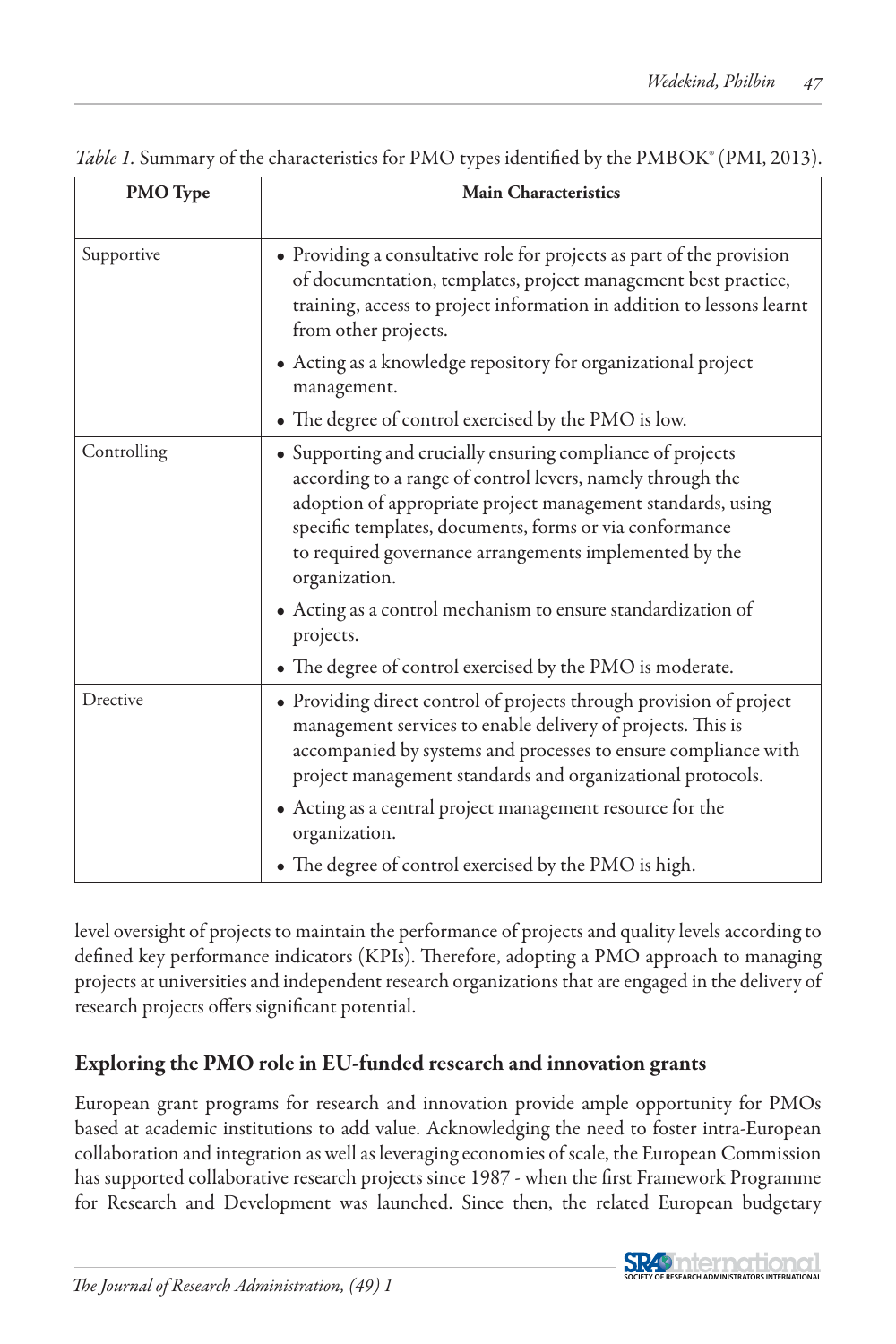envelope has grown steadily - surpassing €70 billion for Horizon 2020, the EU's main funding program for research and innovation for 2014-2020 (European Commission, 2013). Alongside Horizon 2020, a range of other funding programs currently exists, which exclusively or partially provide grant-based funding for research projects, e.g. Interreg Europe, the European Regional Development Fund (ERDF), EUREKA or the European Commission's Joint Programming Initiatives.

Despite differences in thematic outlook and eligibility rules, European grant programs in this field almost unequivocally fund collaborative projects in which a consortium of project partners work together on a shared (research and innovation) challenge. Funding is generally allocated competitively, with the most excellent proposals being retained for funding. Traditionally, European grant programs have focused on facilitating joint research and co-publication between European academic institutions and research performers. Due to this emphasis on research, project management was often taken-up by the (team of the) principal investigator coordinating the project. More recently however, the scope of European research grant programs has widened beyond their traditional academic realms. Programs such as Horizon 2020 increasingly aim at bolstering the innovation capacity of Europe by funding impact-oriented research and innovation projects. Such projects are required to have clear outputs and provide tangible benefits for the economies and societies of European states. In these projects, partners from industry, (local) authorities and end-users collaborate alongside universities and research performers on developing or refining innovative products, solutions, services or processes. As such projects span larger areas of the innovation chain, involve different stakeholders and in effect have become more complex; the need for standardized and professionalized project management has therefore increased.

At European level, grant programs for research and innovation are generally over-subscribed and only the very best proposals are retained for funding. Cuts in the research and development (R&D) budgets of many EU Member States, coupled with a broadened scope of European research programs have resulted in significant levels of competition. For instance, the average success rate for a Horizon 2020 application currently stands at 10.7% (European Commission, 2016). Consequently, being excellent in this regard is not confined to research only: proposals are evaluated on a wide range of non-research related aspects, such as the socio-economic impact and visibility of the envisaged project as well as the project and risk management processes and competencies. This concretely means that more than ever - and already at the application stage - a European research and innovation project entails the involvement of a wide range of nonrelated research roles. Such requirements add further weight on the shoulders of the researcher (principal investigator) coordinating the grant proposal (and later, project). Projects have become more complex and the skills and knowledge requirements to successfully complete a European grant application and project often exceed thematic scientific knowledge. Whereas coordinating researchers can be expected to be masters of their academic domain, requirements for them to be an equally competent project manager, innovation manager, business developer, stakeholder manager or dissemination manager would be challenging and undesirable as it could entail a deviation from their core capability, namely conducting academic research alongside their teaching responsibilities. This supports the need for dedicated project managers to be employed by universities engaged on such consortium projects, who can provide close support to academic

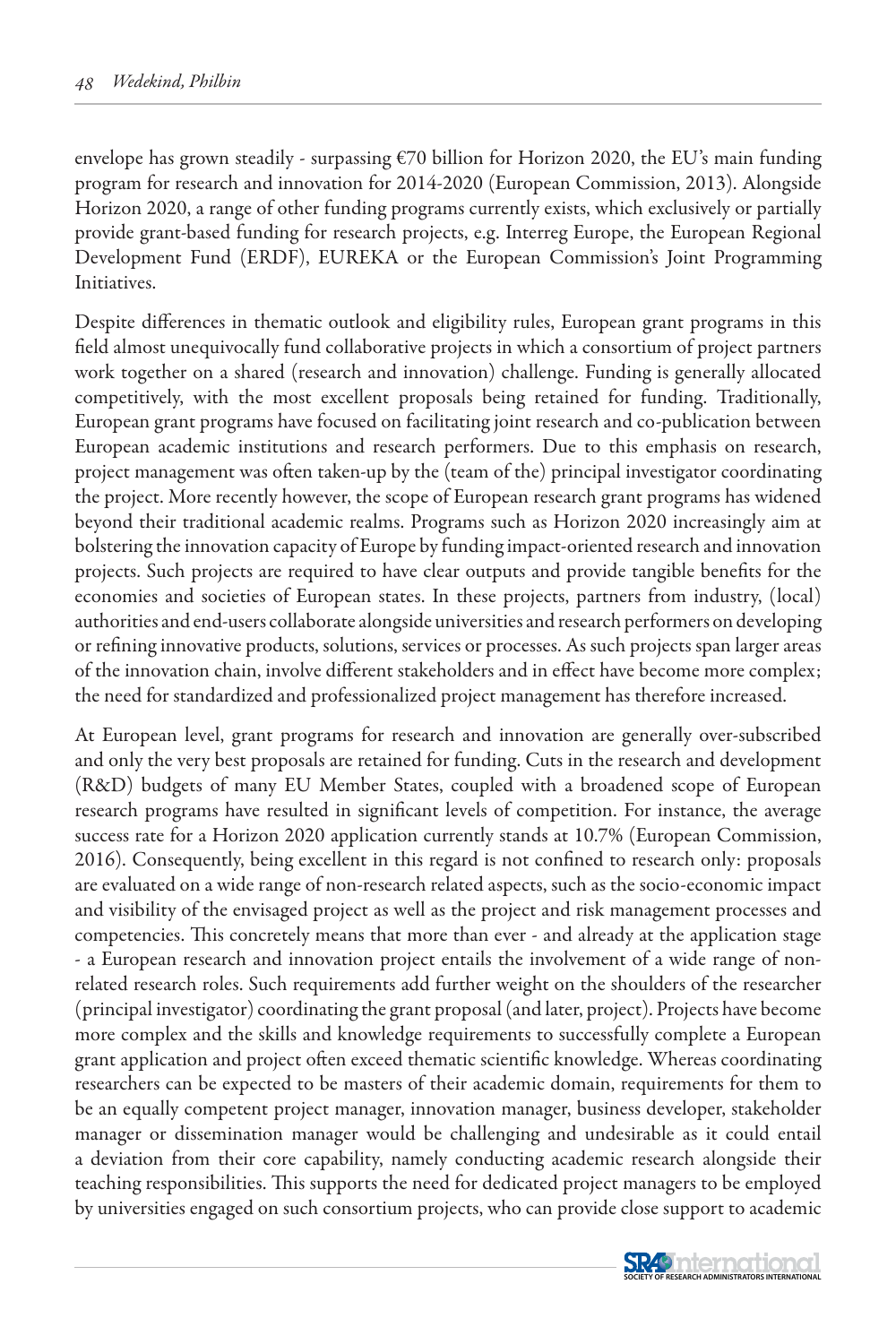teams as part of a professional and focused project management service.

The collaborative yet competitive nature of European-funded research and innovation projects, combined with a change in programmatic outlook and broadened skills requirements provides a fertile ground for university-based PMOs to flourish. As Figure 2 shows, PMOs can act as the linchpin between the grant-making authority (i.e. the European Commission), project partners (including academic and non-academic entities) and academic support such as faculty administrations or central research offices. In this regard, the PMO can interpret and convey needs and expectations of different project parties while ensuring that the coordinating academic institution delivers the project according to the aforementioned iron triangle of project needs.



*Figure 2.* Positioning of university-based Project Management Office (PMO) among stakeholders involved in European grant applications.

Within a European research and innovation grant context, PMOs can deliver meaningful support across all five phases of the grant cycle (see Figure 3). In accordance with PRINCE2<sup>®</sup> definitions (Office of Government Commerce, 2009), which is a United Kingdom (UK) standard for project management, all such phases can be regarded as distinct projects as they are unique, have a (more or less) defined start and end date, aim to introduce changes into the organization and bring together people with different skills and backgrounds. Adopting a process-driven approach for supporting research projects provides various advantages, such as ensuring project tasks are properly costed and scheduled as well as ensuring all the project deliverables are specified and risks are managed.

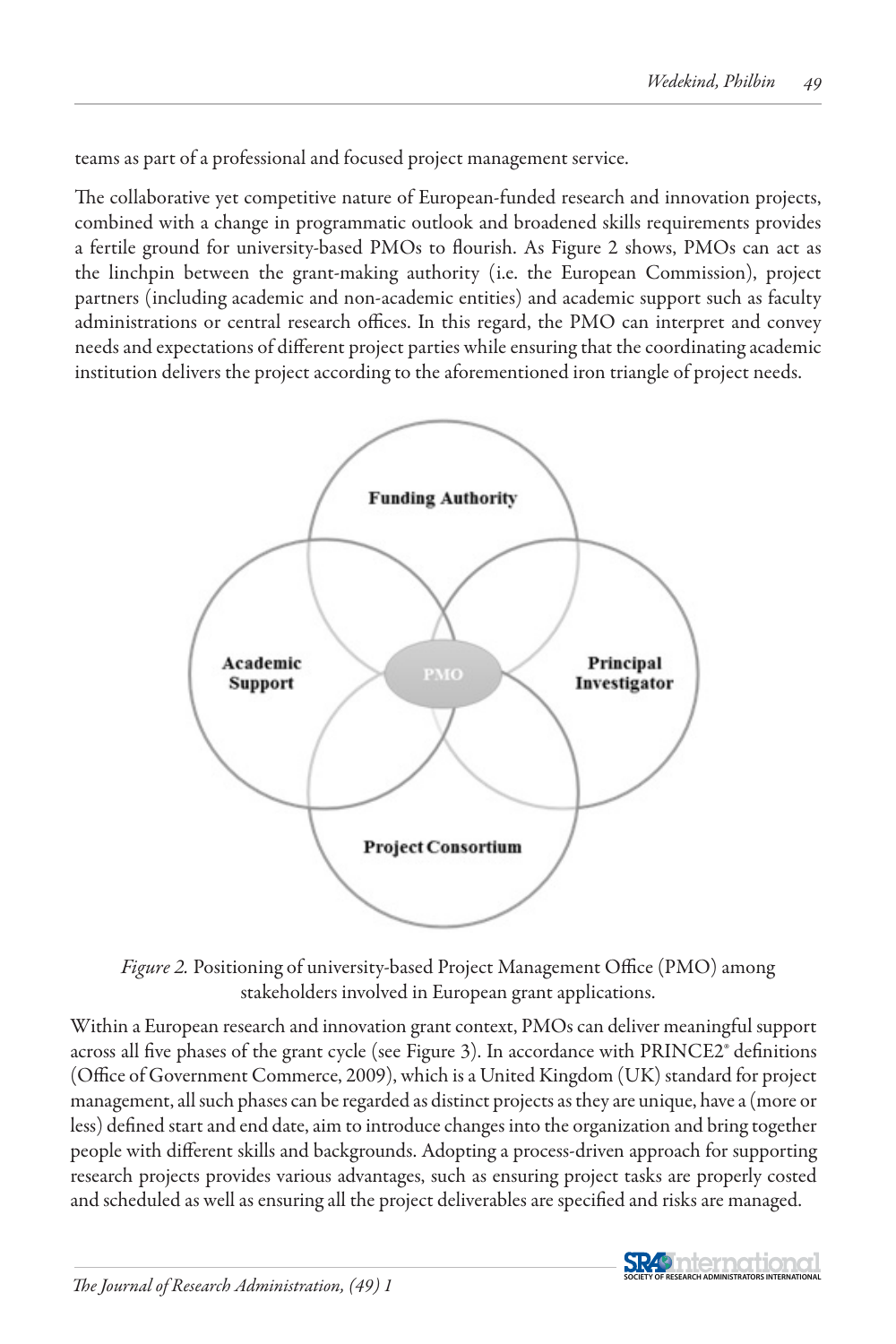

*Figure 3.* Phases of the grant lifecycle (Authors).

In a European academic context, PMOs can fulfil the three roles as identified in the PMBOK® (Table 2). Logically, a supportive PMO has the most confined role. This PMO type generally relates to the pre-submission, ideation stage of a grant - when a researcher is scoping the possibilities to submit a proposal and actual proposal submission is not yet certain. The main value-add for PMOs in this capacity is to act as an advisor or trainer, advising researchers aspiring to coordinate a project on grant requirements and the feasibility of the project idea. A supportive PMO often shares its experience without the ambition to partake in the actual project should it be retained for funding. In an academic context, the role of a supportive PMO might even be comparable to other academic support bodies such as research grant offices or technology transfer offices (TTOs) as it acts largely in an advisory capacity and retains relative proximity to the actual project or proposal. A supportive PMO might often work together with the aforementioned bodies to ensure an optimal relay of expert advice. Although a supportive PMO's natural focus is the ideation phase, it can also assist during the other stages of the grant lifecycle.

| Table 2. Summary of the characteristics for a university-based PMO in a European research and |
|-----------------------------------------------------------------------------------------------|
| innovation grant funding context, according to PMBOK® definitions (PMI, 2013).                |

| <b>PMO</b> Type | <b>Main Characteristics</b>                                                                                   |  |  |
|-----------------|---------------------------------------------------------------------------------------------------------------|--|--|
|                 |                                                                                                               |  |  |
| Supportive      | • Advising on calls for proposals and grant requirements.                                                     |  |  |
|                 | • Sharing project management best practices.                                                                  |  |  |
|                 | • Facilitating set-up of the research team and networking with<br>potential consortium partners.              |  |  |
|                 | • Providing training on consortium management where required.                                                 |  |  |
| Controlling     | • Helping to prepare and submit grant applications to the funding<br>body.                                    |  |  |
|                 | • Ensuring adoption of project management best practices.                                                     |  |  |
|                 | • Ensuring usage of standardization tools (e.g. costing spreadsheets)<br>and templates (e.g. risk registers). |  |  |
|                 | • Providing input in project resourcing decisions.                                                            |  |  |

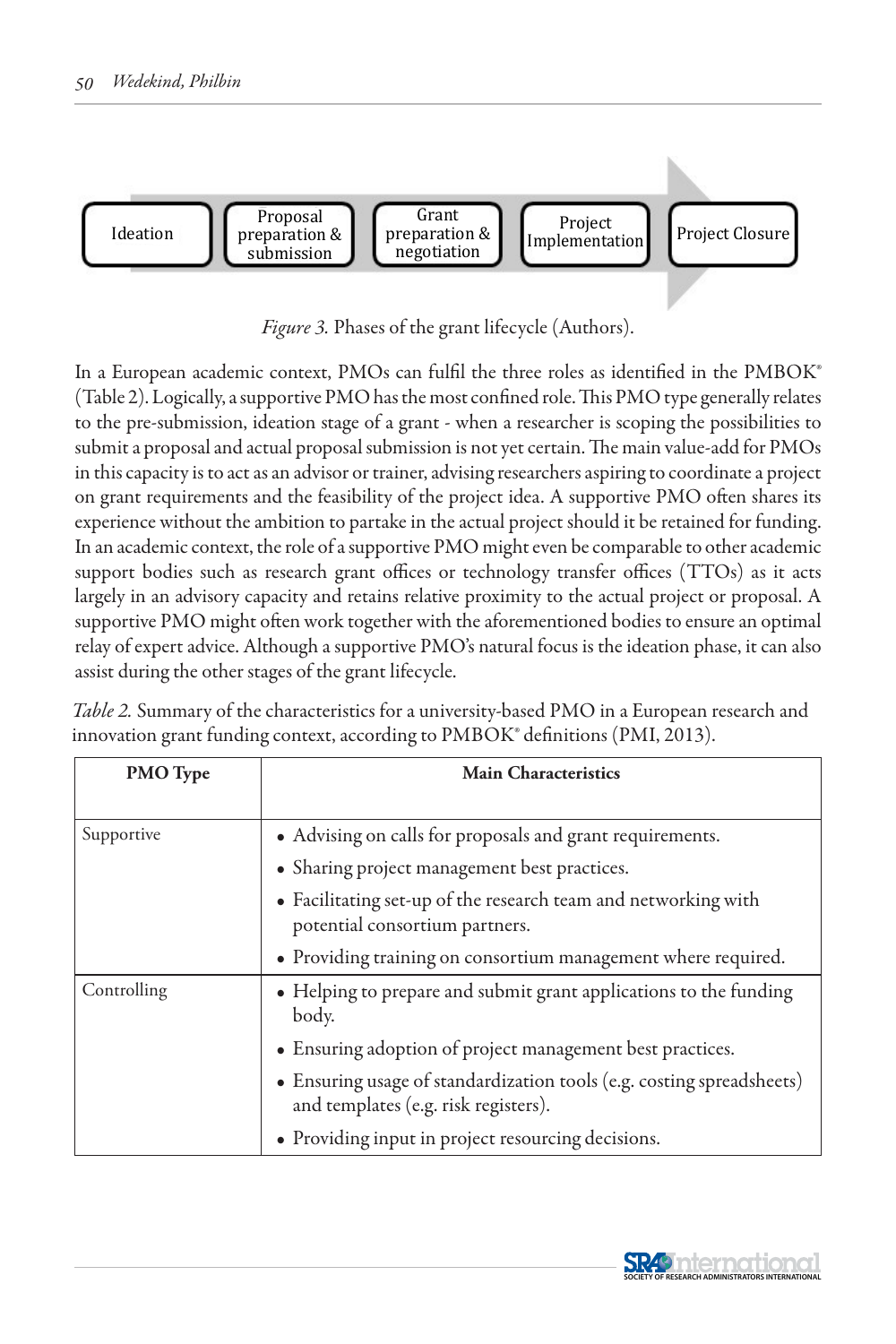| Drective | • PLeading the preparation and submission of grant applications.                                                                                                                                                  |
|----------|-------------------------------------------------------------------------------------------------------------------------------------------------------------------------------------------------------------------|
|          | • Managing the research project according to defined project<br>management standards.                                                                                                                             |
|          | • Ensuring the project is implemented according to budget, schedule<br>and specification criteria as specified in the proposal.                                                                                   |
|          | • Conducting risk management and associated mitigation<br>throughout the project.                                                                                                                                 |
|          | • Engaging in non-research related project tasks, such as consortium<br>management, communication & dissemination activities,<br>innovation management, research commercialization and<br>stakeholder management. |
|          | • Leading on reporting to the grant authority.                                                                                                                                                                    |
|          | • Managing project closure and ensuring the necessary<br>documentation is completed according to the grant authority's<br>requirements.                                                                           |

A controlling type of PMO is more actively involved. This PMO type is often prevalent during the preparation phase of a grant proposal - when a project idea has been positively assessed and the decision has been taken to pursue the project. During this phase, a controlling PMO provides the coordinating researcher with feedback on the ongoing grant application. PMO staff may proof-read, pre-evaluate proposals and actively ensure that project management best practices or expertise on budget or staff allocation are integrated in the grant proposal. Furthermore, the PMO may facilitate proposal submission by providing the coordinating researcher with standardized templates. A controlling type PMO however does not drive bid submission and is not necessarily engaged in the eventual execution of the project.

A directive type PMO actively takes charge of a grant application. Although the coordinating researcher retains overall responsibility for the grant submission process, the PMO acts as a bid manager, which drives the delivery of elements required for a complete, high quality bid submission. The PMO coordinates the bid team and ensures inclusion of its knowledge on project management, funding requirements (and possibly other elements related to the bid such as innovation management or communication and dissemination) in the submission. The PMO also uses its experience of funding programs and bid/project management, coupled with standardized templates and processes in order to support the academic team. A major task for a directive type PMO during the proposal phase is to shield the technical writing team from outside influences, ensuring that the writers can solely focus on achieving technical excellence. This is comparable to the role of a project manager in the agile project management approach (DSDM, 2014). As such, a major level of engagement entails a significant allocation of resources, a directive type PMO often partakes in proposal preparation with the intention of providing the project manager resource once the proposal has been awarded grant funding. It does so alongside the coordinating researcher

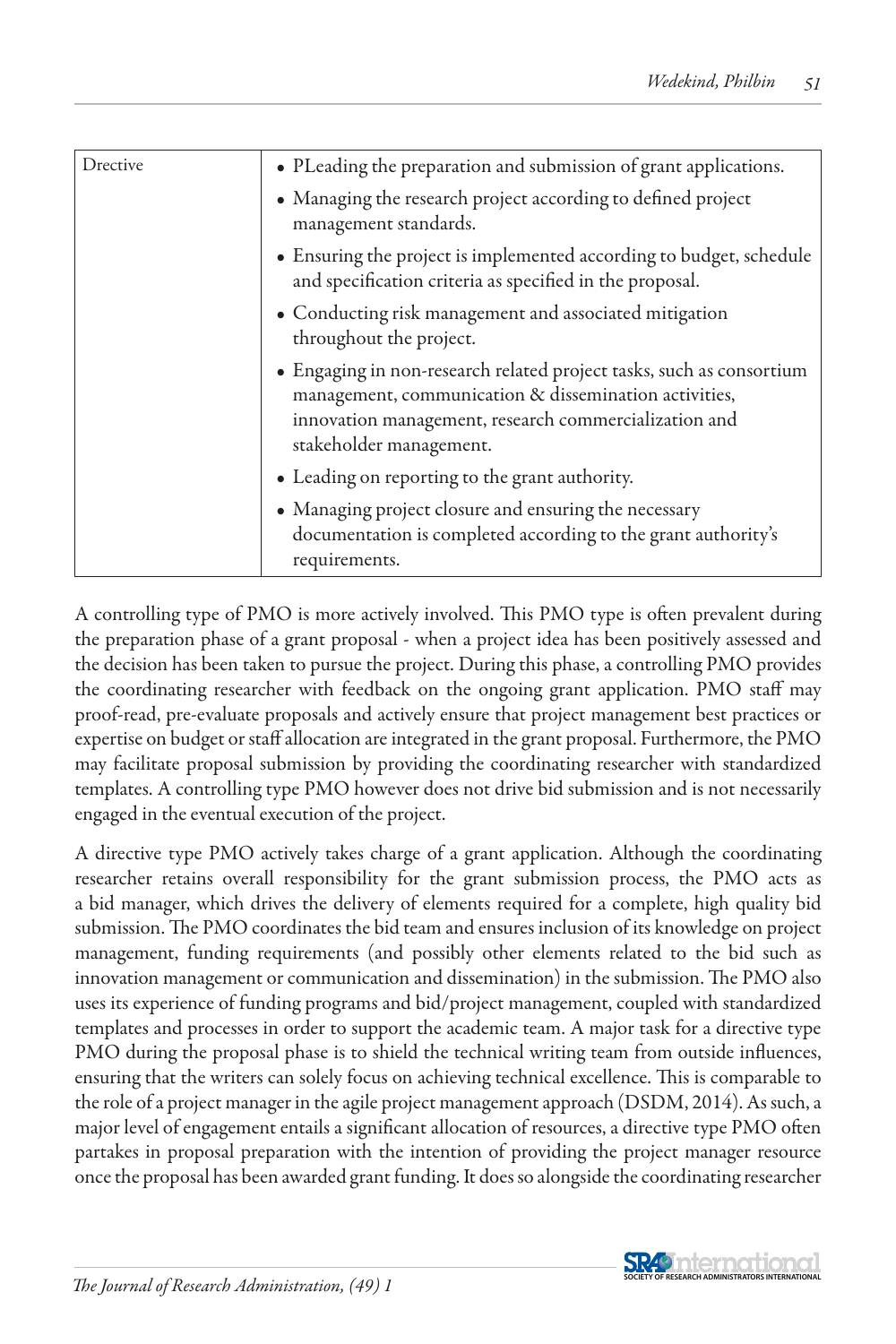(i.e. principal investigator), who retains the scientific lead role and is the overall coordinator of the project.

A directive type PMO supports the coordinating researcher during all phases of the project lifecycle from ideation to project closure (as depicted in Figure 3). Once a bid has been submitted, the PMO can assist in grant preparation. The grant preparation and negotiation phase commonly involves the completion of administrative details and negotiations between the funding authority and the project consortium and internal negotiations amongst project partners on for instance intellectual property (IP) or payment provisions. A directive type PMO can drive the grant preparation process, ensuring to liaise with the administrative teams from participating project partners in order to submit the required documentation (e.g. bank and contact details) to the funding authority.

Once the project has commenced, a directive type PMO takes responsibility for project management, ensuring delivery according to specification, time and budget. It acts alongside the coordinating researcher who is responsible for the project and the overall quality of the technical and scientific project work packages. Depending on arrangements with the coordinating researcher and in-house expertise, the directive type PMO might lead on work packages in addition to project management, e.g. communication and dissemination, innovation management or managing stakeholder relations. Similar to the preparation phase, a distinct value-add of the PMO is that enables focus within the technical team by ensuring to take on-board tasks such as project management, administration and reporting, contact with the funding authorities, quality assurance, risk management and auxiliary tasks (e.g. project communication, stakeholder management or innovation management). Also in the final phase of a project, the closure phase, a directive type PMO can have a meaningful role as it may help with preparing the final reports and reviews and paving the way for project audits. These activities are administrative in nature and as such project researchers are keen for project management support from the PMO to help in regard to the coordination and production of the required documentation. Conversely and in the case of technical publications (e.g. journal and conference papers), the researchers would take the lead on drafting and submission of the manuscripts to the relevant publication or conference. This differentiation in work is consistent with the PMO leading on management and administrative tasks, thereby allowing researchers to focus on the scientific aspects of the project.

PMOs in a European grant management context add value in multiple ways, helping the coordinating academic institution to attain numerous operational and strategic advantages. At a strategic level, PMOs foster economies of repetition, ensure compliance and alignment with the institution's mission and vision and facilitate organizational learning. Bid and project management is not pursued in relative isolation at faculty or research group level, but rather at the higher, central level. Given a larger pool of bids and projects, more opportunities exist to gather and share expertise and knowledge. Strategic advantages of PMOs are particularly relevant for European grants for research and innovation: sunk costs for preparing such proposals are often significant, with relatively modest chances of being retained for funding. It is therefore paramount to pursue those opportunities that align clearly with the institution's goals in a focused and professional manner. These strategic advantages are ultimately supported by more practical operational advantages. Despite thematic differences or funding rules, European grant programs for research

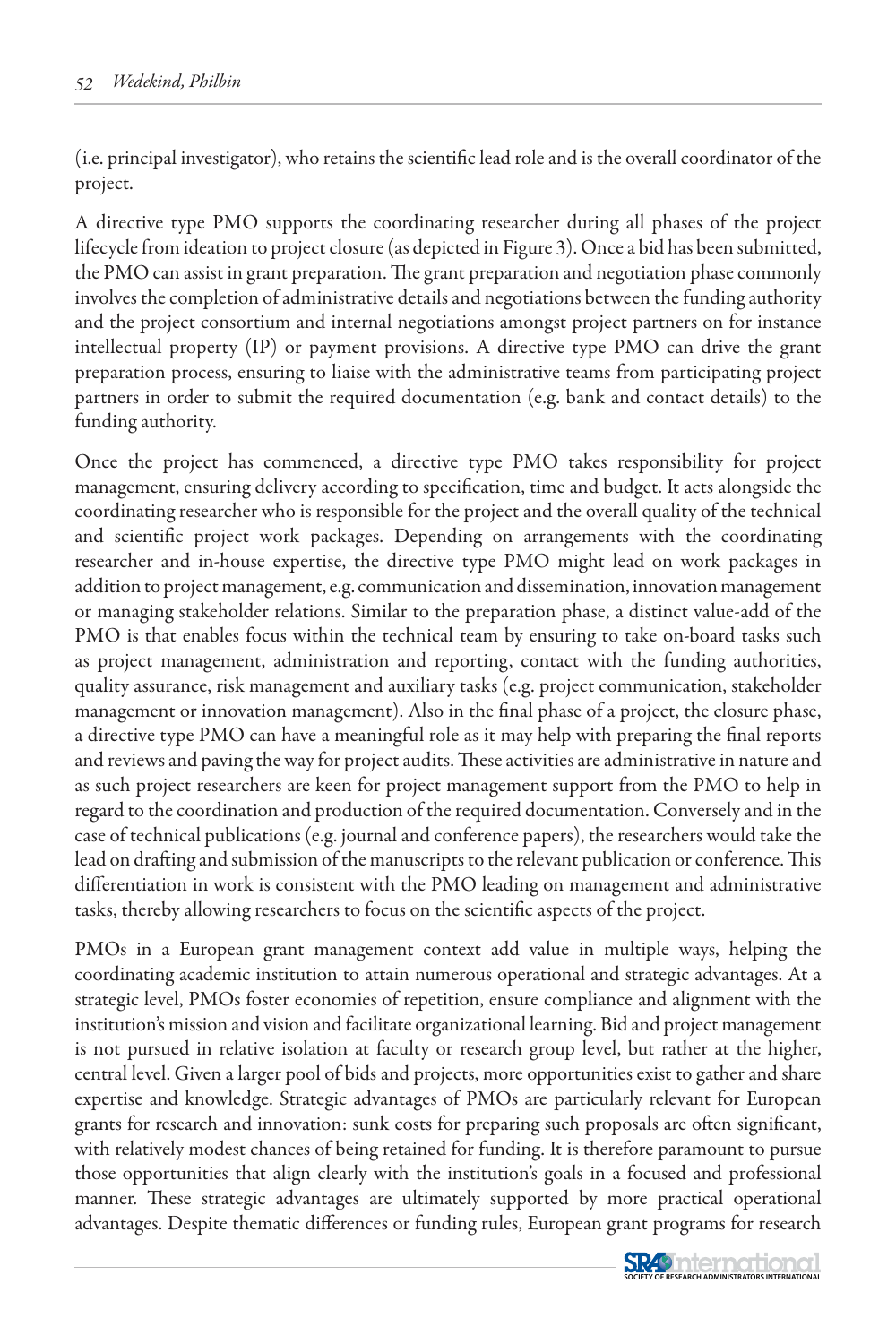and innovation operate in largely similar ways, thus enabling standardization of work through the use of templates, facilitating common reporting metrics as well as the build-up of efficient and effective European project management expertise.

## Case Study: The EDEN2020 project

The Enhanced Delivery Ecosystem for Neurosurgery in 2020 (EDEN2020) project serves as an interesting case for assessing the operation and strategy of a university-based PMO in a European context. As the project is still ongoing, the EDEN2020 case study is assessed from early 2015 until late 2016. This period covers the inception of the proposal idea, the proposal submission, grant preparation and first six months of project implementation.

EDEN2020 is a four-year project that started in April 2016 and is coordinated by Imperial College London in the United Kingdom. The project has received funding under Horizon 2020, the EU's Research and Innovation Programme under grant agreement no. 688279. As such, it was one of the thirteen proposals retained for funding out of 194 submissions under the Horizon 2020 ICT-24-2015 call for proposals (European Commission, 2015).

In EDEN2020, eight partners from academia and industry collaborate to progress the scientific and technological state-of-the-art in the area of minimally invasive neurosurgical treatment, with an initial focus on brain cancer. In EDEN2020 a robotically-steered system for neurosurgical interventions is developed which will feature enhanced autonomy, surgeon cooperation, targeting proficiency and fault tolerance. This system will be supported by a range of steerable and flexible catheters which can be deployed robotically alongside research into new drug diffusion models and real-time imaging techniques. In doing so, the consortium aims to provide a step-change into today's approach to brain disease management and contribute positively to the quality of life of cancer patients, by ensuring increased efficacy and accuracy of drug diffusion and neurosurgical interventions (EDEN2020, 2017). In addition to Imperial College London, the EDEN2020 consortium consists of the University Medical Center Groningen (UMCG), Politecnico di Milano (POLIMI), Renishaw PLC, Technische Universität München (TUM), the University of Milan (UMIL), The San Raffaele Hospital (OSR) of Universitá Vita-Salute San Raffaele (UniSR) and Xograph Healthcare.

Imperial College's Programme Management Office (the PMO) provides management and administrative support for collaborative research programs and commercial projects coordinated by academics from its institution. The PMO team at Imperial was established in 2014 and includes both staff previously employed by the university as well as new staff. The team is part of Imperial's Enterprise Division, which provides management support for the development of partnerships with industry, delivery of business ventures, entrepreneurship initiatives as well as project management services for major research projects. Delivering support for EU-funded consortium projects led by Imperial College is one of the Office's main activities, which acts as PMO in a large number of bids and projects. As mentioned the PMO is an integral part of Imperial College's Enterprise Division and, as such, is one of the professional services departments that works with academic teams across the university. The PMO provides a range of professional services to project teams engaged on EC funded consortium projects led by Imperial College, including consortium management,

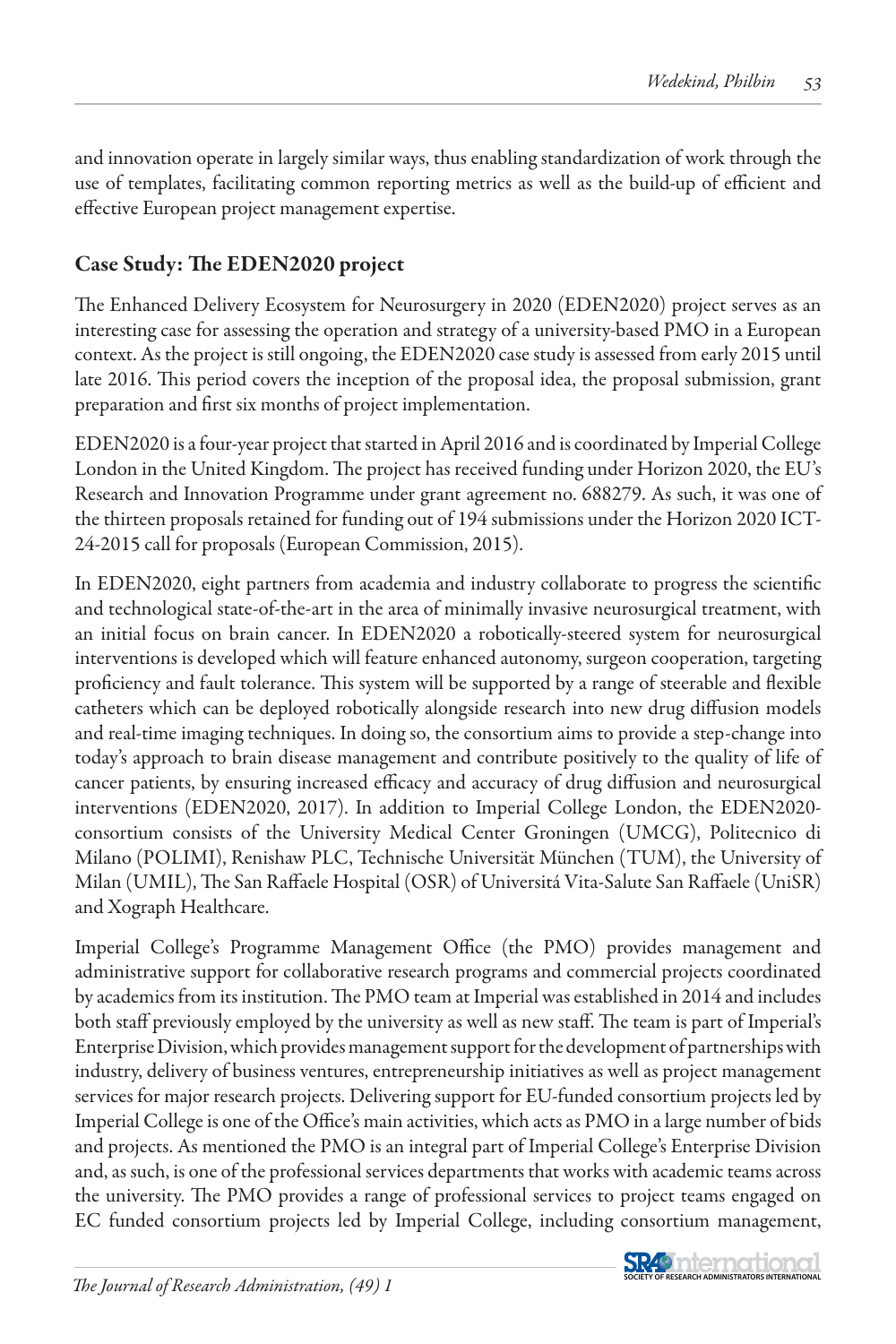project support, dissemination and communication, and support to the evaluation of exploitation opportunities. Imperial College's PMO has been closely involved with the EDEN2020 project since its inception and has been instrumental in preparing and delivering the project. Table 3 summarizes the involvement of the Imperial College PMO in EDEN2020 for each phase of the grant lifecycle according to PMO typology developed in the PMBOK®.

*Table 3.* Involvement of Imperial College London's Programme Management Office (PMO) in each of the grant phases of EDEN2020 according to the PMBOK® PMO typology.

| <b>Project Lifecycle Stage</b>       | <b>PMO</b> Type               |             |                  |
|--------------------------------------|-------------------------------|-------------|------------------|
|                                      | Supportive                    | Controlling | <b>Directive</b> |
| Ideation                             | $\mathbf x$                   |             |                  |
| Proposal preparation &<br>submission | $\mathbf x$                   | X           |                  |
| Grant preparation &<br>negotiation   | X                             |             |                  |
| Project implementation               | $\mathbf x$                   | X           | X                |
| Closure                              | N.A. (The project is ongoing) |             |                  |

## *Ideation*

Imperial College's PMO was involved in the ideation stage, although it predominantly played a supportive role. Involvement of the PMO in this phase was largely advisory. The initial ambition to work towards a Horizon 2020 grant application came from the Principal Investigator (PI) of the Mechatronics in Medicine Laboratory in the Department of Mechanical Engineering at Imperial College. The PI had already a track record in successfully applying for European research grants and participating in consortium projects.

Thus, when the PI approached the PMO for potential support in early 2015, it was with an already well-defined project idea and thorough knowledge of EU grant requirements and consortium management practices. Based on his experience in previous EU projects, the PI already had a strong consortium in place that could carry forward his project idea successfully. Therefore, the PMO's project management staff predominantly advised the PI on call requirements, procedures and intricacies of the Horizon 2020 program - for instance on the requirement to showcase clear and tangible socio-economic impact.

## *Proposal preparation and submission*

The decision to kick-off grant submission was taken by the PI after having received approval to do so from Departmental and Faculty administrations. The PI formally approached the PMO for bid management in February 2015, given the complexity of the project and the need to proceed quickly. The respective call deadline was very nearby, i.e. on 15th April 2015. The PMO then

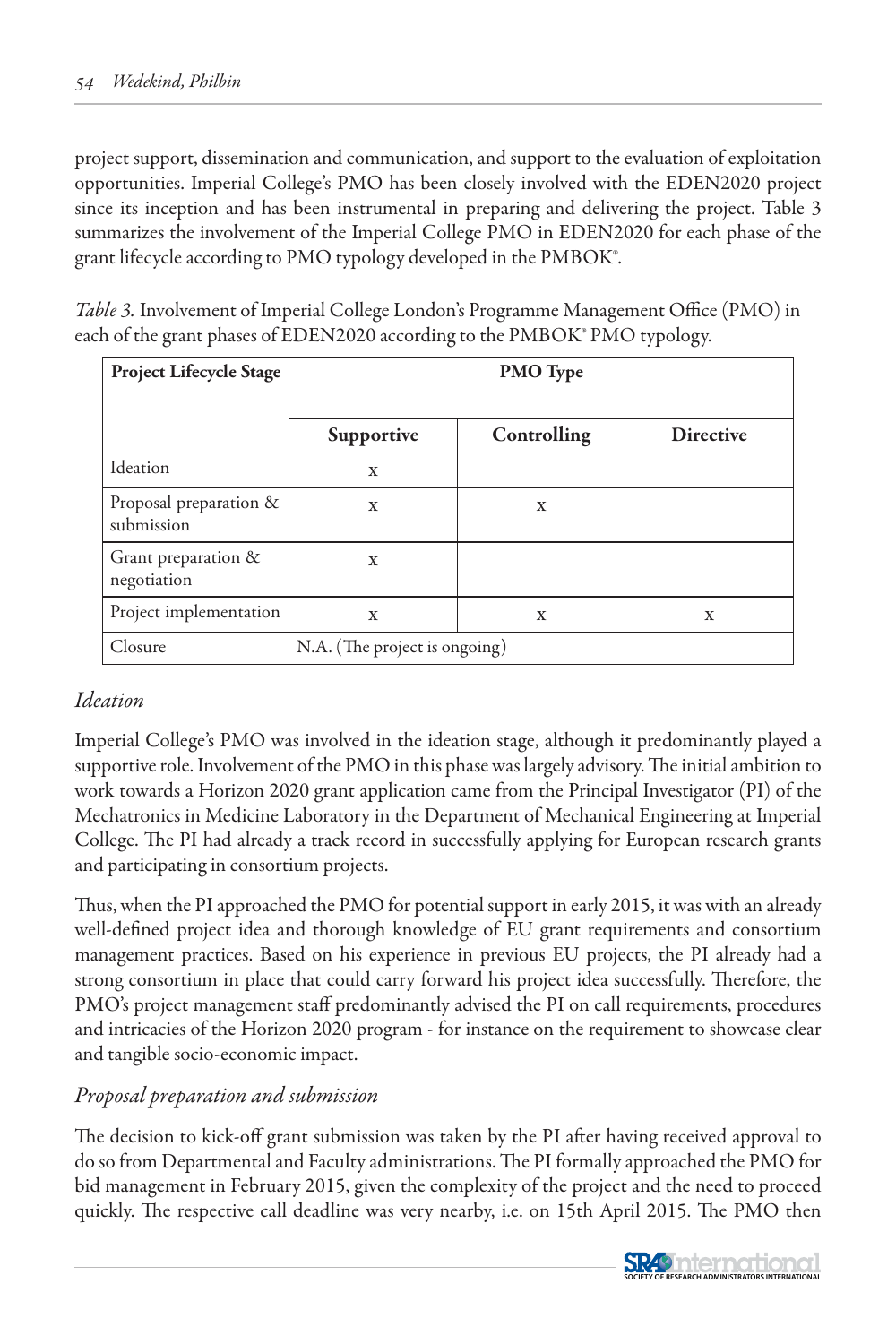assessed the suitability of supporting the proposal. Since Horizon 2020 is highly competitive a thorough risk assessment was made in order for the PMO's operating model to remain sustainable.

A Horizon 2020 grant application is complex. It requires thorough knowledge about the scientific/ technical state-of-the-art as well as insight in project management, resourcing, the envisaged tangible socio-economic benefits and pathways to exploitation of the various project outputs. Moreover, as a Horizon 2020 grant application commonly includes multiple partners, there is a need to ensure that a complete and competitive grant application is submitted on time by managing the bid process in an efficient and effective manner.

After positive assessment, Imperial College's PMO decided to deliver bid management support The PMO delivered project management for the bid with a view of delivering consortium management, exploitation and communication management in case the proposal was selected for funding. During the proposal preparation stage, the PMO project manager and support team worked closely with the PI's team. The academic team at the Mechatronics in Medicine Laboratory led the write-up of most parts of the proposal, except for parts related to consortium management and exploitation, dissemination and communication.

In this stage, the PMO predominantly played a controlling type role, although supporting the PI's academic team throughout the process as well. With the exception of the funding authority, the PMO reached out to all the parties depicted in Figure 2. It advised the PI's team on the format, requirements and layout of the grant application - providing a thorough review and revision of draft versions. Simultaneously, the PMO ensured to gather consortium members for a one-day proposal writing workshop in early March 2015, in which it outlined the rules and requirements as well as the 'do's and don'ts' of a robust Horizon 2020 grant proposal and project.

While the PI's team focused on the technical and scientific write-up, the PMO liaised with consortium partners to gather administrative details such as institutional information or researchers' biographical details as well as information on resourcing - using standardized templates wherever possible (in order to ensure efficient data gathering and processing). The PMO maintained a shared, online working space - ensuring that all partners involved in the write-up delivered their sections efficiently while using the same document formats. The PMO also supported the PI by informing him about bid progress and flagging-up potential issues or inconsistencies. It maintained a detailed progress chart. In doing so, it enabled the PI to retain an accurate and updated overview of the status of the bid and take informed decisions. results are to be reported.

Although the PMO mainly supported the PI, it worked with the entire consortium: informing partners on budgets and resourcing, flagging-up possible inconsistencies and working with the partners' research administration departments in order to obtain the required administrative and financial details. The PMO did the same internally, working with Imperial College's Research Office (to secure sign-off for the draft proposal) and the Faculty of Engineering (to ensure budget and costing details were agreed and in place).

The proposal was finalized well in time for the deadline. The PI ensured to retain strict version control, with himself taking the lead in various iterations. Based on prior partners' input, PMO

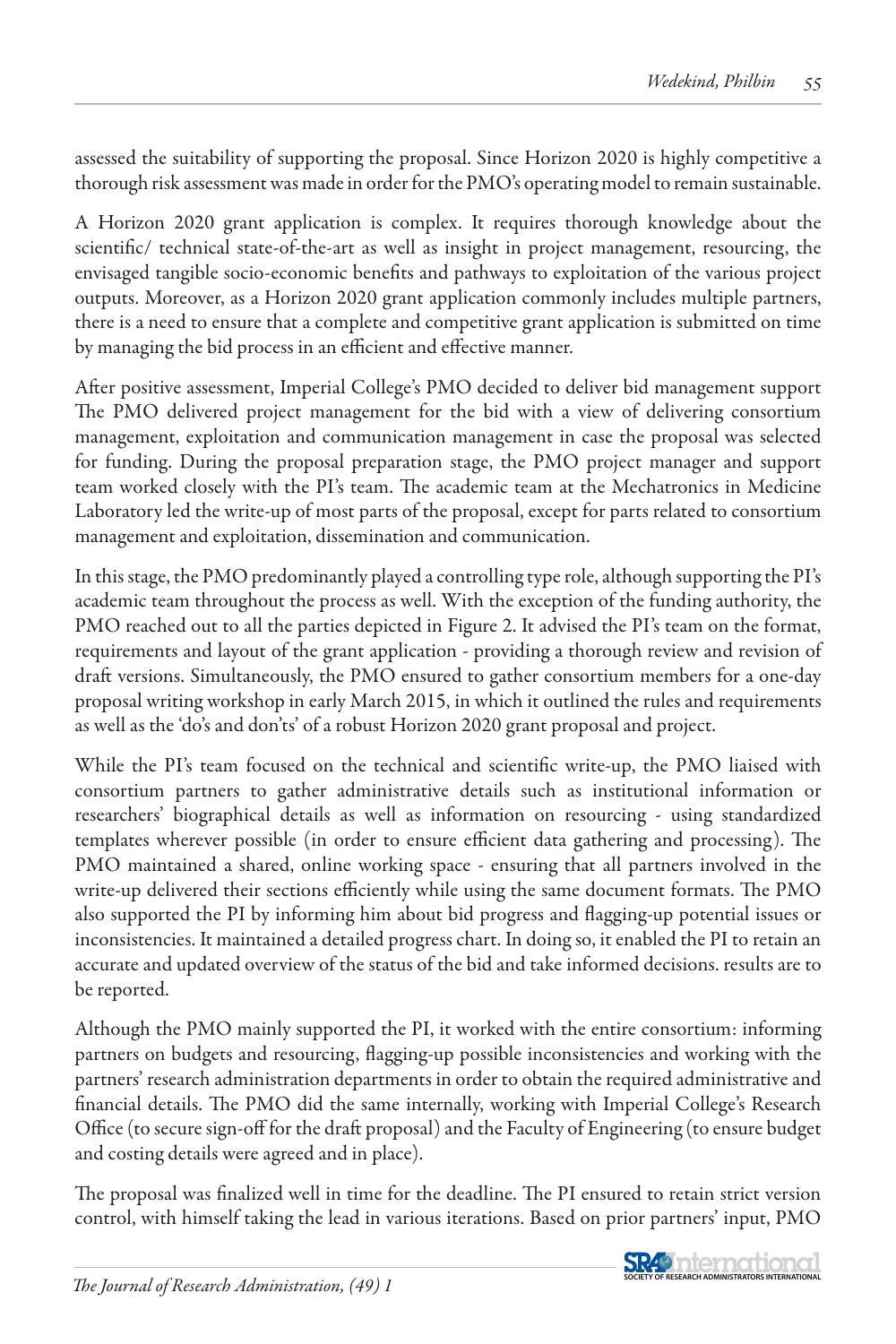prepared the administrative and financial sections of the proposal (which needed to be completed online). Eventually, the PI - as the coordinator retaining full responsibility for the proposal submitted the proposal.

### *Grant preparation & negotiation*

In mid-August 2015, the PI and consortium were informed by the European Commission that EDEN2020 had been evaluated favorably and was in principle retained for funding. A precondition for actually being able to start EDEN2020 was the signature of the so called Grant Agreement. This is an agreement between the European Commission and the project consortium, the latter being represented by the coordinating institution. The Grant Agreement spells out the modalities, rules and obligations that the project partners are required to take into account. The set timeframe for completing the Grant Agreement was approximately three months.

Imperial College's Research Office led this phase of the grant cycle, as it is tasked to sign project agreements on behalf of Imperial College. The PMO supported the Research Office for instance by liaising with partners and ensuring that submission deadlines were met. In parallel, the PMO worked with the PI to (marginally) update the submitted project proposal as it was to be annexed to the Grant Agreement and provided the blueprint for upcoming project work. The Research Office also led on establishing a Consortium Agreement. This agreement governs the relations between project partners. Among others, it contains provisions on project structure, decisionmaking procedures and intellectual property (IP) arrangements. The PMO team supported the Research Office by providing input in the proposed project governance and management processes and by sending out hard copies of the agreement to partners for final approval and signature.

Other support activities by the PMO during this phase included entering project information (such as deliverables, milestones and work packages) into SyGMA, the European Commission's online grant management system and supporting Imperial College's Faculty of Engineering in preparing the grant disbursement arrangements. It did this work by collecting partner bank details and liaising with the Faculty on pre-financing arrangements.

#### *Project implementation*

This phase of the grant cycle covers the first six months of the project, until November 2016, during which the first deliverables where submitted and the project's implementation phase was well underway. EDEN2020 commenced on 1st April 2016. Since then, the PMO has been responsible for the project management work package. The PMO delivers administrative and logistical support, as well as consortium management.

From a logistical and administrative point of view, the PMO team is responsible for consortiumlevel meeting organization (e.g. project kick-off and review meetings) and maintains the project's online file repository and work space. In regards to project management, PMO monitors project progress by maintaining frequent contacts with other work package leaders and liaising with the PI. Following the PRINCE2® project management standard, it retains oversight of project progress by gathering periodic technical and financial progress reports, at quarterly and six-

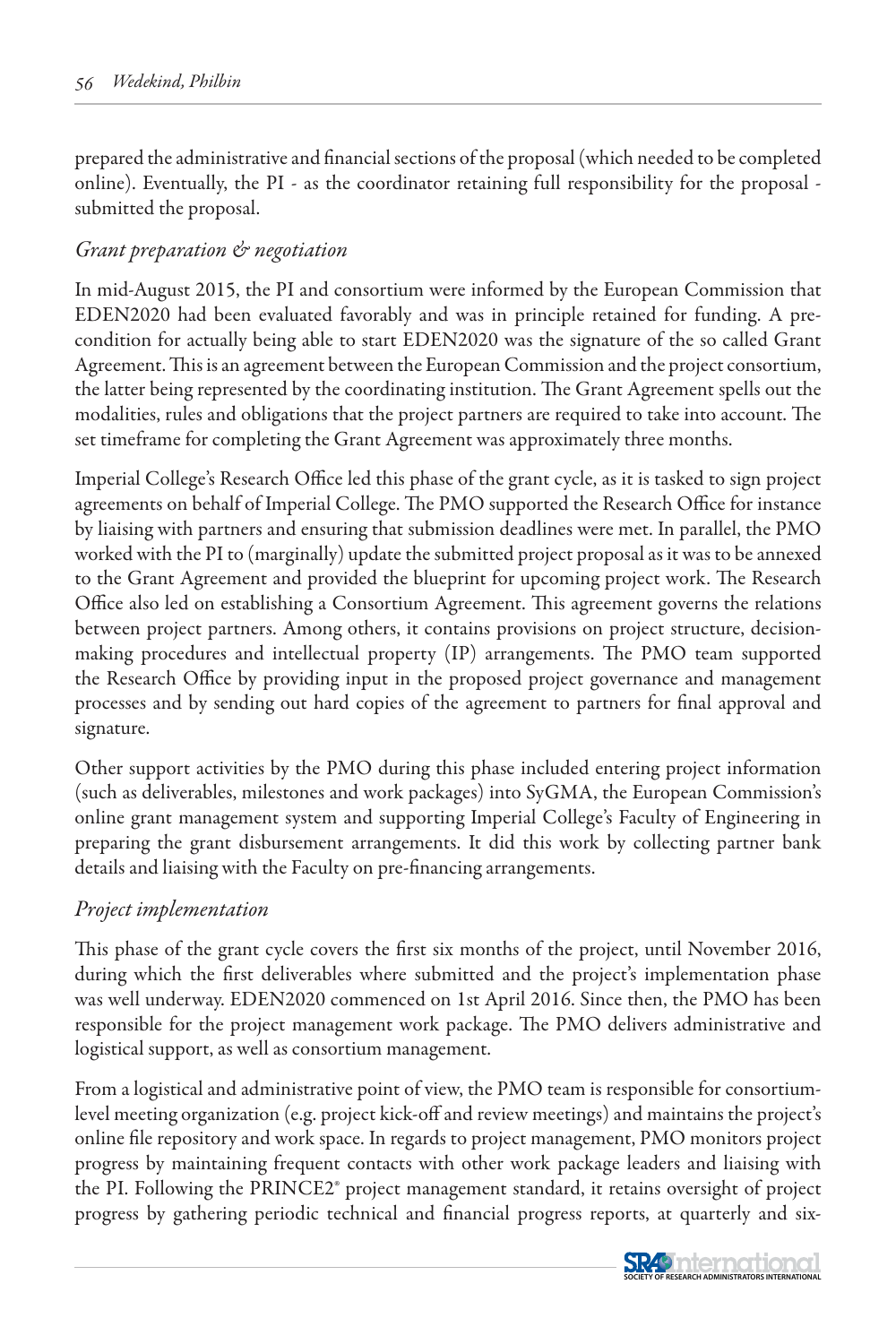monthly intervals respectively. In order to do so, it liaises with work package leaders. Such reports are template-based and serve to inform the PI about project progress - an important activity as the project consortium is dispersed across Europe. As these templates mimic the templates of the funding authority, it is ensured that obligatory periodic reporting (which is linked to further grant payments) can be undertaken efficiently and effectively. Furthermore, it maintains a risk log for EDEN2020 on a quarterly basis, which helps to identify potential bottlenecks in project delivery from technical, logistical, commercial and managerial perspectives.

Imperial College's PMO is also responsible for delivering the dissemination, exploitation and communication work package of EDEN2020. To this end, it has set the exploitation framework of the project by leading on EDEN2020's exploitation and communication strategy. It has appointed a dedicated exploitation manager, which has been liaising with project partners to scout (future) commercial opportunities of the technologies developed under EDEN2020. The exploitation manager's function is to kick-start preliminary discussions within the consortium on how to arrange exploitation of developed project outputs, with a view to facilitate the future commercialization of leading technologies with industrial partners. In addition, the PMO acts as the management structure for the project. It has been responsible for branding, social media outlets and the website and ensures that outreach moments and publications are properly recorded and are in accordance with the non-disclosure provisions of the exploitation strategy.

In this phase of EDEN2020, the PI retained overall leadership of the project by coordinating its scientific and technical delivery. Yet, by having recurring catch-ups, the PMO has effectively acted as an advisor to the PI; thereby sharing insights and experiences on how scientific and technical project work could be addressed efficiently and effectively. Furthermore, the PMO was also able to facilitate a smooth handover when the project manager left the organization and an alternative project manager was recruited. The PMO was able to ensure that there was an effective handover of background knowledge on the project along with information relating to the performance of the project (e.g. according to achievement of project milestones) from the departing project manager to the new project manager.

The value added by the PMO in this phase of EDEN2020 is clear. It has occupied multiple project roles, from advisor to work package leader and consortium manager. Following the PMBOK® typology on PMO's, the Imperial College PMO is playing supportive, controlling and directive roles simultaneously - working with, for and alongside the PI. It is important to mention in this regard that multiple staff from the PMO team have been engaged in the project and that these roles do not fall only on one person, but rather on a focused team, where the consortium management and work package roles are shared by the project manager and other dedicated staff engaged for support and exploitation management as well as overall team supervision and direction. Moreover, this highlights a key benefit for faculty members to engage with PMOs, which is the continuity of service that is provided. For instance, in the case where a project manager is absent or unexpectedly leaves the organization, the PMO has adequate resource to ensure continued project management support is provided to the academic team thereby minimizing disruption to the project and management of the deliverables.

Although, the PMO approach offers a number of potential benefits, it is worth noting that the

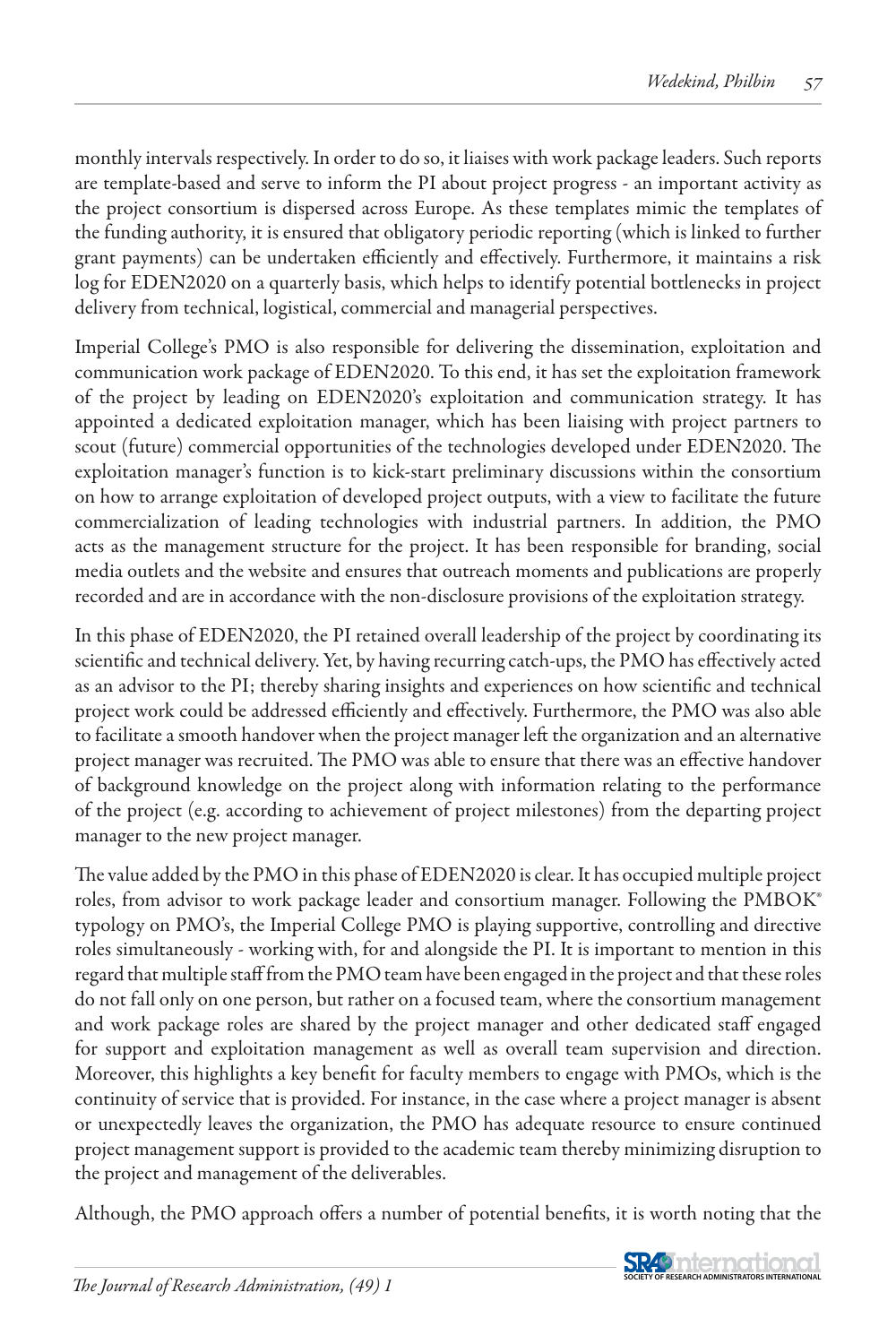project management of major consortium projects can also be undertaken via other resource models, such as through recruitment of the project manager in the academic department, or via outsourcing to an external business consultant. Each resource model will have its own pros and cons and while we have illustrated the merits of the PMO model, we do recognize that there may be instances where the other models may be more suited. Furthermore, the PMO approach is predicated on there being a sufficient need for project management services and a corresponding number of projects. This approach potentially works well for large research-intensive organizations but may be less suited to much smaller research organizations—although even in this latter case, there would still be scope for a supportive or controlling type of PMO.

#### Conclusions and Future Work

The competitive and collaborative nature of grants-based research and innovation projects provide a fertile ground for university-based PMO's to flourish. This is further enhanced by the need for such projects to generate results that show clear socioeconomic value in addition to excellent scientific outputs in an efficient manner. Moreover, this means that projects increasingly consist of diverse (and international) consortia along with there being a need to demonstrate value-for-money towards public authorities and ultimately, the taxpayer. A clear-cut case therefore exists for professional project management teams to support and ensure delivery of grant-based consortium projects according to the 'iron triangle' of delivery, i.e. budget, time and specification. Furthermore, complex research projects increasingly require the involvement of multiple partners working in a collaborative manner and as part of a research consortium.

The case of the European Commission funded EDEN2020 project highlights how a PMO team can add value in a European research context through providing close support and working as part of the academic team that is driving forward project delivery; an effective PMO therefore works both jointly and integrally with the academic team on project development and subsequent execution. Its experience in project management, knowledge of funding rules (in this case of the EC's Horizon 2020 program) and capacity to implement tasks such as bid management, consortium management as well as project dissemination, exploitation and communication helped the principal investigator of EDEN2020 to successfully deliver a multi-partner grant proposal and project. In doing so, the roles that the university-based PMO at Imperial College has taken up so far, clearly adhere to the PMBOK® typology on PMO's through spanning all three types at varying levels. In the case of EDEN2020, the supporting PMO played multiple roles, with differences between the various stages of the grant submission process. At the ideation and grant negotiation stages of EDEN2020, the PMO predominantly played a supporting role. At the proposal submission stage, PMO was predominantly acting as a controlling type of PMO, whereas it has taken-up supportive, controlling and directive type roles during the implementation stage.

There are a number of benefits that can be secured through supporting complex research projects, such as those that involve the work of multiple partners, with a PMO management structure. There is continuity of service that is available to the academic team, e.g. if a project manager is not available or suddenly leaves, then the PMO team has resource available to maintain project management support until a replacement or alternative project manager is appointed. There is the

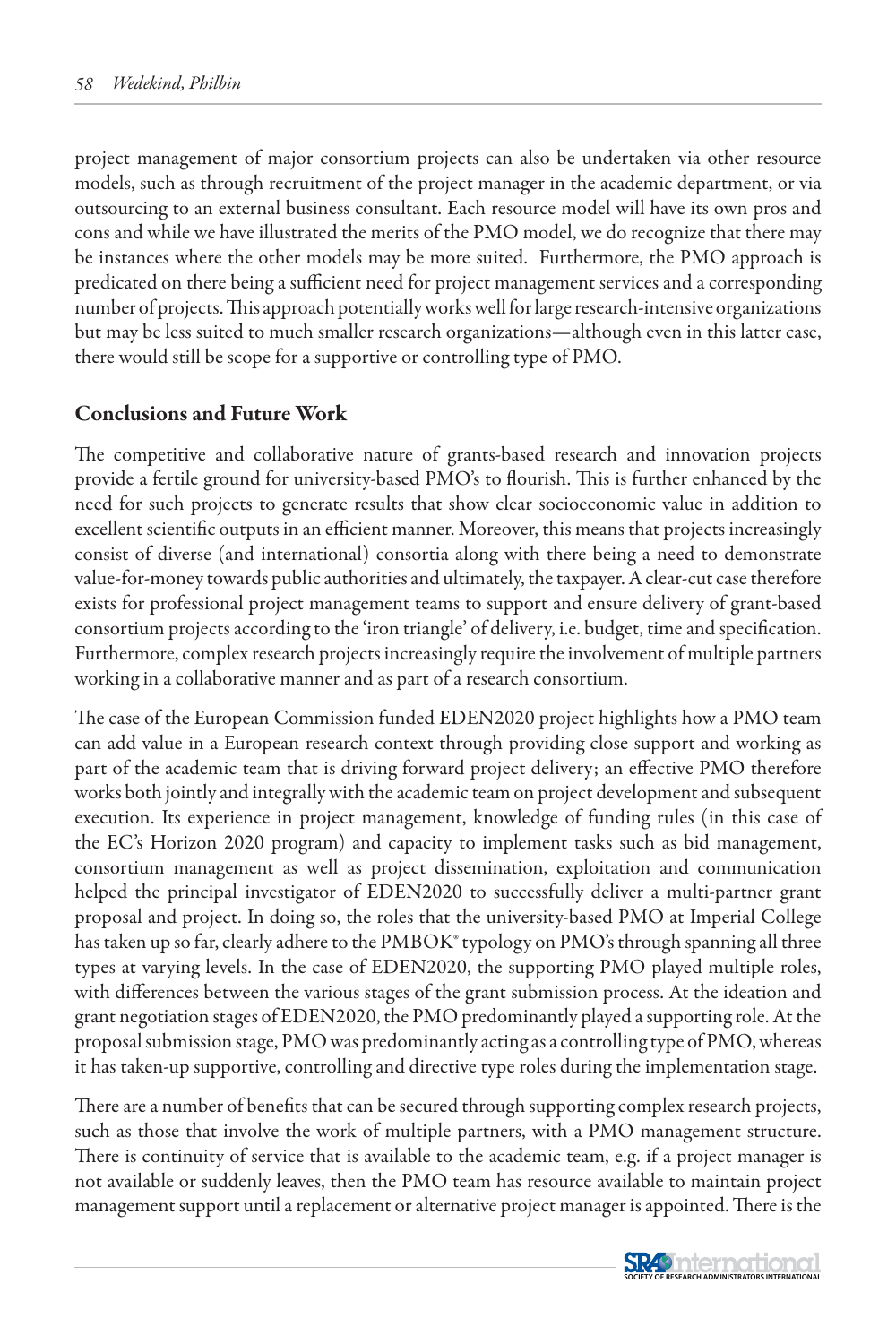access to management best practice that is acquired by the PMO team from supporting multiple complex research projects, which enables insights and knowledge to be incrementally built up as further projects are delivered. This knowledge base can help faculty members to reduce the management risk when engaging on research consortium proposals and during the delivery stage of such projects. Along with the best practice that is generated, there can also be management processes, systems and tools that are available within the PMO, thereby allowing projects and faculty members to benefit from the learnings and experience of the team and from the delivery of previous projects. Access to a PMO management structure also provides faculty members with access to complementary resources and this includes back-off administrative staff, senior manager and director level staff, as well as other functional specialists, such as contracts managers and commercial exploitation focused staff. These complementary resources can be deployed flexibly at different stages of the project lifecycle, i.e. as and when needed, providing flexibility but without interrupting the core support provided by the project manager. Consequently, there are a range of different benefits that can be realized when supporting complex multidisciplinary research projects with a PMO management structure.

This work constitutes a first attempt to kick-start further analysis in this area. Further study will address the gaps and needs inherently identified in this paper. For instance, the EDEN2020 project is still ongoing and further analysis might be required to see how the role of the PMO evolves over the course of the project, including its role in the closure phase of the project. Moreover, future work can also focus on a further expansion and diversification of cases. Focusing on different grant programs, different sectors and examples from different countries (not necessarily confined to Europe) may provide an improved insight into the workings and merits of universitybased PMOs. As such, this research is not only of relevance to those interested in the design and operations of PMO's, but also to individual researchers and project managers involved with research grants as well as academic policy makers that aspire to improve their institution's grant management processes and performance therein.

## Authors' Note

The authors would like to thank Professor Ferdinando Rodgriuez y Baena from the Department of Mechanical Engineering of Imperial College for his contributions as the PI of the EDEN2020 project. The authors would also like to thank Dr Radu Rautiu from Imperial College's Programme Management Office (PMO) for his contributions to the EDEN2020 project. The views expressed in this article are personal reflections only.

## About the authors

Gerben Wedekind MSc MA is a Manager at the Innovation Group of EY and previously worked as a Project Manager in the Programme Management Office (PMO) at Imperial College. He has been involved in ideation, bid submission, grant preparation and project implementation for EDEN2020.

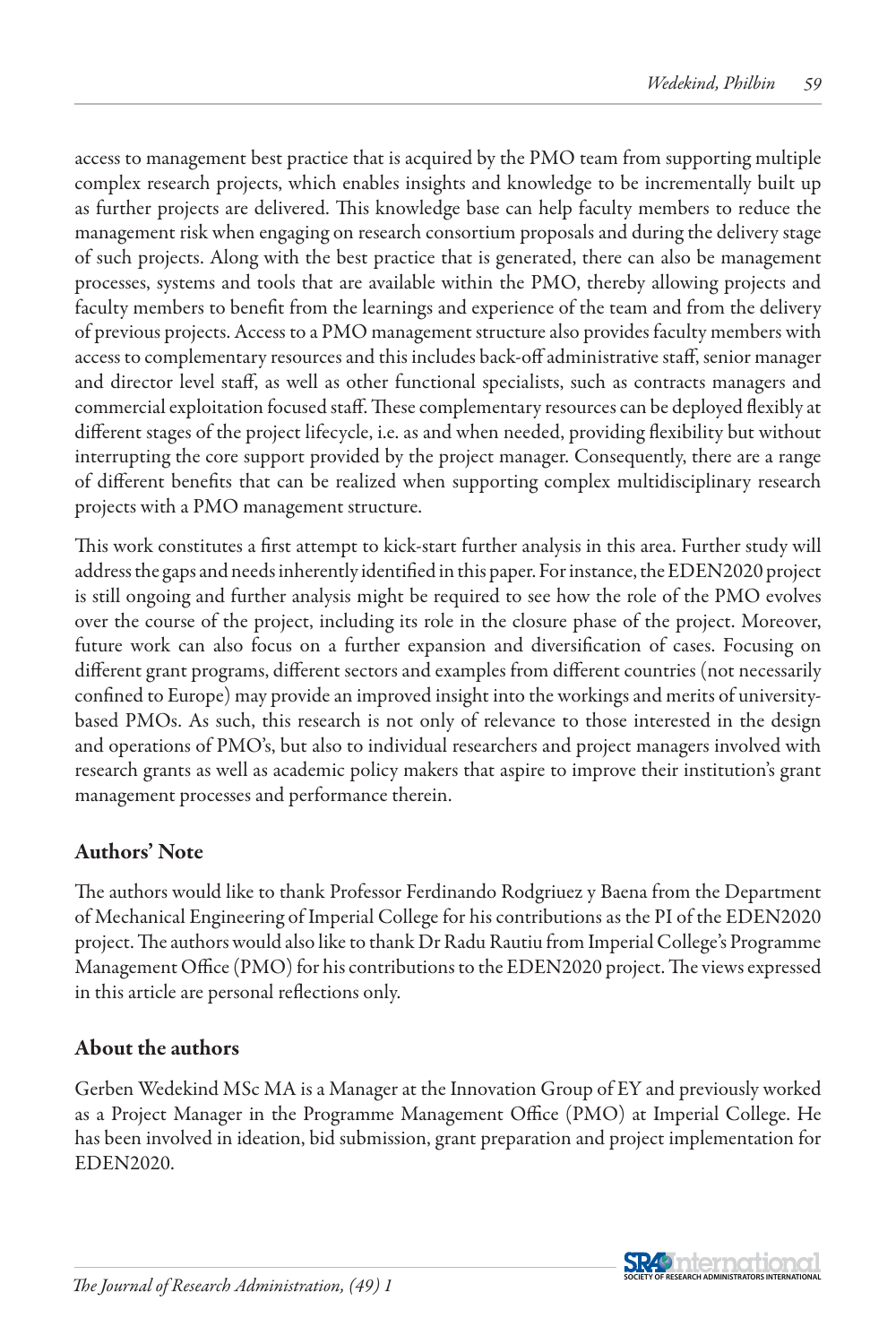Simon P. Philbin PhD MBA is Director of Programme Management at Imperial College where he leads the Programme Management Office (PMO). He is also a Visiting Research Fellow at Birkbeck, University of London.

#### Gerben Kristian Wedekind, MSc MA

Ernst & Young Belastingadviseurs LLP Boompjes 258 Rotterdam 3011XZ Netherlands Telephone: +31 655442421 gerben.wedekind@nl.ey.com

#### Simon Patrick Philbin, PhD, MBA

Imperial College London Prince's Gate 58 London, SW7 2PG United Kingdom

## References

- Andersen, B., Henriksen, B., & Aarseth, W. (2007). Benchmarking of project management office establishment: Extracting best practices. *Journal of Management in Engineering*, 23(2), 97-104. https://doi.org/10.1061/(ASCE)0742-597X(2007)23:2(97)
- Bettin, A. X., Tobar, C. M., Prado, D. P., & Da Silva, Í. B. (2010). A PMO Installation for TI Project Management in a R&D Institution. P*roceedings of the 7th International Conference on the Quality of Information and Communications Technology (QUATIC)*, IEEE.
- Chen, Q.-L., & Mo, C.-W. (2008). Project management mechanism: Mediates the influence of business strategy on corporate performance. I*n Proceedings of the 4th International Conference on Wireless Communications, Networking and Mobile Computing*, WiCOM'08, (pp. 1-6), IEEE. doi:10.1109/WiCom.2008.1775.
- Dai, C. X., & Wells, W. G. (2004). An exploration of project management office features and their relationship to project performance. I*nternational Journal of Project Management*, 22(7), 523-532. doi:10.1016/j.ijproman.2004.04.001
- Davies, A., & Brady, T. (2000). Organisational capabilities and learning in complex product systems: towards repeatable solutions. *Research Policy*, 29(7), 931-953. https://doi. org/10.1016/S0048-7333(00)00113-X

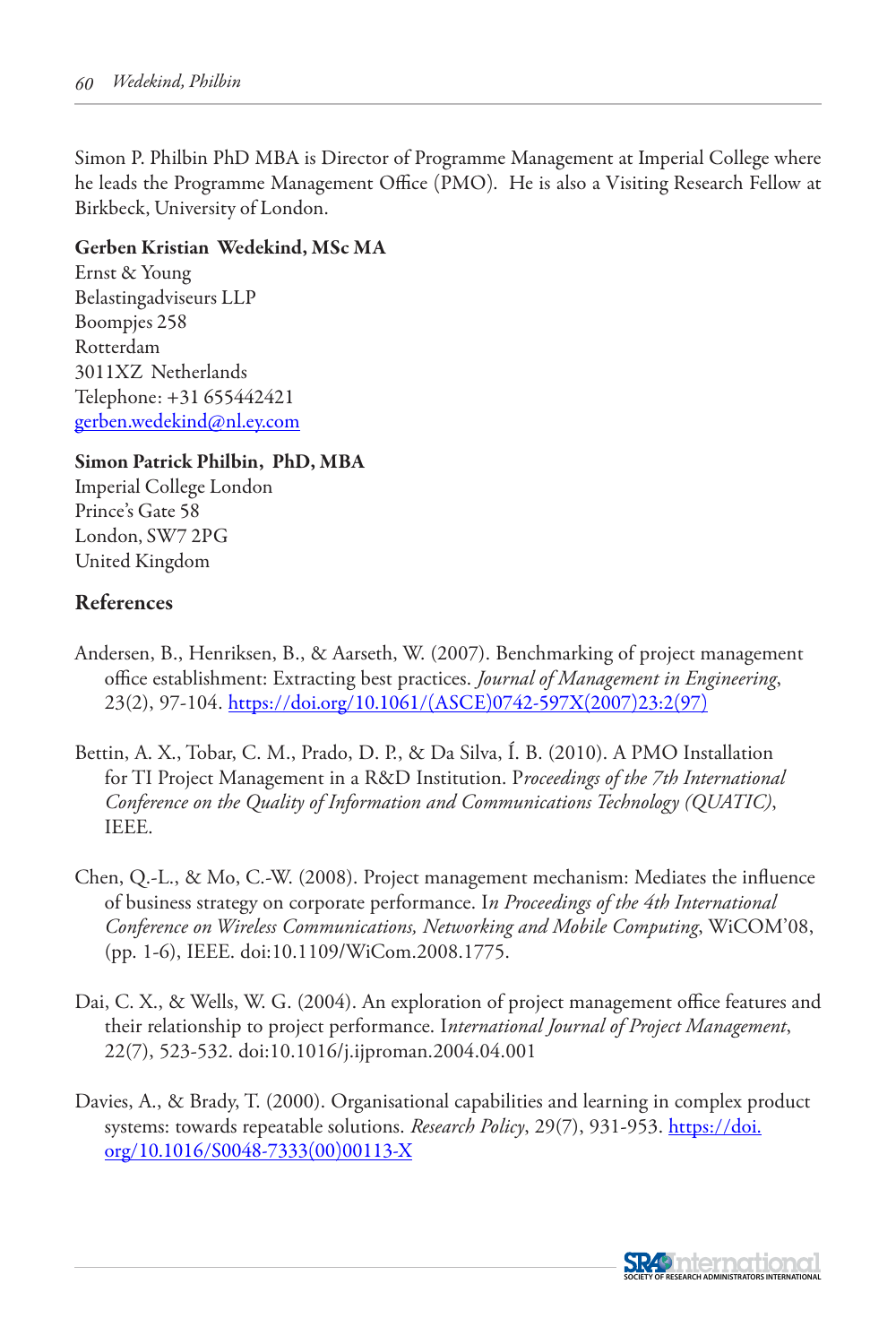- Desouza, K. C., & Evaristo, J. R. (2006). Project management offices: A case of knowledgebased archetypes. *International Journal of Information Management*, 26(5), 414-423. https://doi.org/10.1016/j.ijinfomgt.2006.07.002
- Desmond, C. (2015). Project Management Office. *IEEE Engineering Management Review*, 43(1), 15-16. doi:10.1109/EMR.2015.2393512
- Dynamic Systems Development Method [DSDM] Consortium. (2014). Agile PM A*gile Project Management Handbook* V2 (2nd ed.). UK: Agile Business Consortium.
- European Commission. (2013). *Factsheet: Horizon 2020 budget*. Available at: http:// ec.europa.eu/research/horizon2020/pdf/press/fact\_sheet\_on\_horizon2020\_budget.pdf
- European Commission. (2015). *Flash information on the overall results of a call for proposals* ('flash call info'). Available at: http://ec.europa.eu/research/participants/portal/doc/call/ h2020/ict-04-2015/1665120-flash\_call\_info\_ict-2015\_20150815\_en.pdf (accessed on 22nd May 2017).
- European Commission. (2016). *Horizon 2020: Two Years on*. Publications Office of the European Union, Luxembourg.
- Martin, N. L., Pearson, J. M., & Furumo, K. (2007). IS project management: Size, practices and the project management office. *Journal of Computer Information Systems*, 47(4), 52- 60. doi:10.1080/08874417.2007.11645980
- Nguyen, T. H., & Meek, V. L. (2015). Key considerations in organizing and structuring university research. *Journal of Research Administration*, 46(1), 41-62.
- Office of Government Commerce (2009). *Managing Successful Projects with PRINCE2®*. The Stationery Office, United Kingdom.
- Pemsel, S., & Wiewiora, A. (2013). Project management office a knowledge broker in project-based organisations. *International Journal of Project Management*, 31(1), 31-42. doi:10.1016/j.ijproman.2012.03.004
- Philbin, S. P. (2016). Exploring the Project Management Office (PMO) Role, Structure and Processes, *Proceedings of the 37th American Society for Engineering Management (ASEM) International Annual Conference, Charlotte (NC)*, USA. (pp. 1-11).
- Philbin, S. P., & Mallo, C. A. (2016). Business Planning Methodology to Support the Development of Strategic Academic Programmes, *Journal of Research Administration*, 47(1), 23-39.